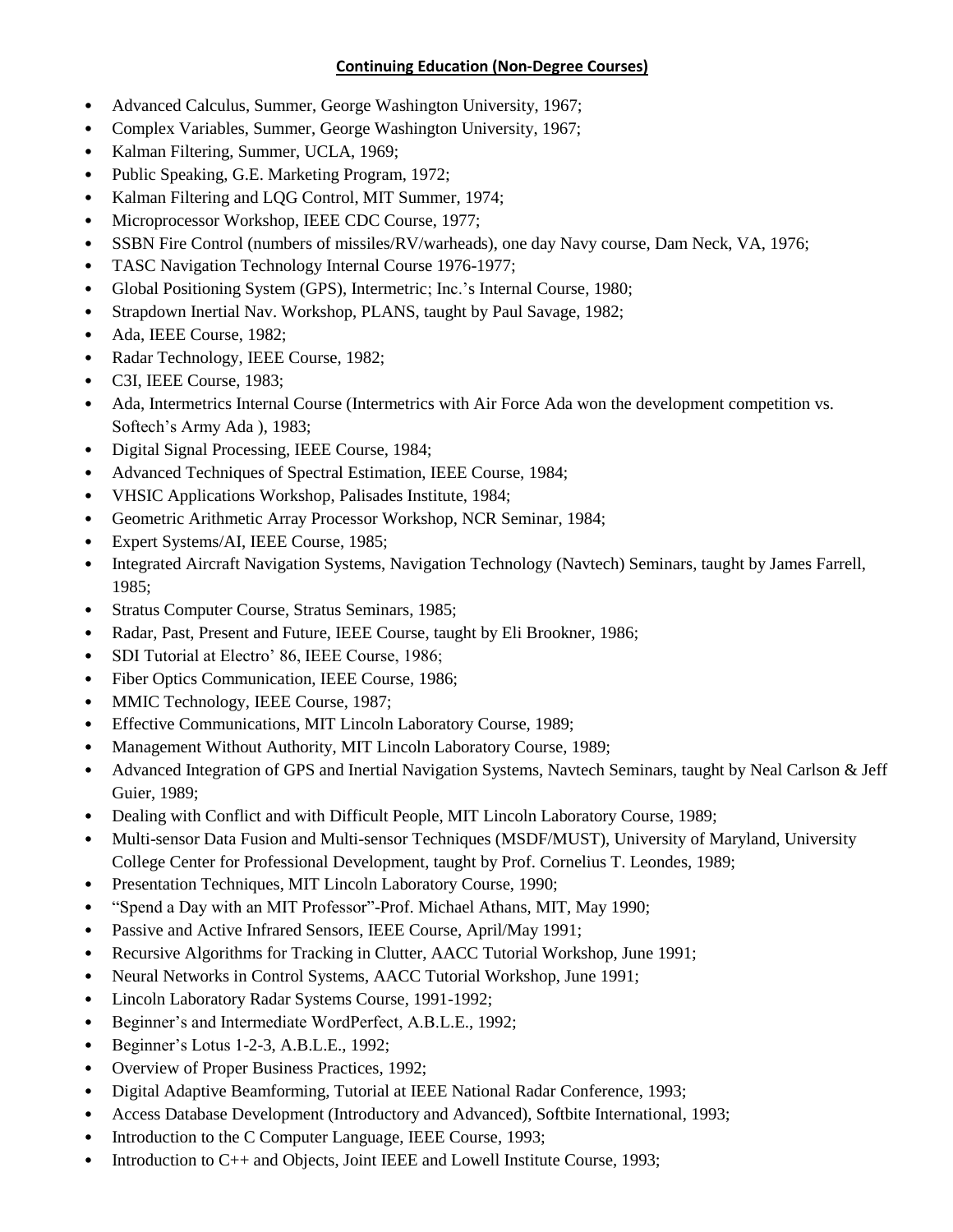- Introduction to Visual Basic 3, Boston University, 1993;
- Introduction to SIMULINK, The MATH Works Course, 1993;
- Numerous VB lectures at VBITS Conference, 1993;
- Numerous software lectures at National Software Developers Conference, 1993;
- Intro to Visual Basic 3, New Technology Solutions, 1994; Advanced Visual Basic 3, New Technology Solutions, 1994;
- Advanced Visual Basic 3, Microsoft, 1994; Numerous software lectures at Microsoft Software Developers Conference, 1994;
- Neural Networks and Adaptive Control, MIT Summer Course, 1994;
- Five different GPS courses: DGPS, GPS Attitude Determination, GPS/INS integration, GPS RAIM, NavTech Seminars, 1994;
- Wavelets, IEEE, 1995;
- Wavelets, Wellesley College (under Prof. Gil Strang of MIT), summer 1995;
- Neural Networks, IEEE, 1995;
- GPS, IEEE,  $1995$ ; Intro to Act 2.0, CompUSA,  $1995$ ;
- Act 2.0 Intermediate, CompUSA, 1995;
- Advanced Visual Basic 4, New Technology Solutions, 1995;
- Microsoft DOS (Intro, Intermediate, Advanced), CompUSA, 1995;
- Microsoft Windows (Intro, Intermediate, Advanced), CompUSA, 1995;
- Microsoft Word (Intro, Intermediate, Advanced), CompUSA, 1995;
- Microsoft Excel (Intro, Intermediate, Advanced), CompUSA, 1995;
- Microsoft PowerPoint (Intro, Intermediate), CompUSA, 1995;
- Microsoft Access (Intro, Intermediate, Advanced), CompUSA, 1995;
- Microsoft Project, CompUSA, 1995;
- Numerous VB and VC++ lectures at VBITS Conference, 1995
- Mapptitude GIS, Caliper Course at CompUSA, 1995;
- Quicken (Intro, Intermediate), CompUSA, 1995;
- QuickBooks (Intro, Intermediate), CompUSA, 1995;
- Corel Draw (Intro, Intermediate), CompUSA, 1995;
- Robust Control, MIT Summer Course, 1995;
- Windows 95, CompUSA, 1995;
- Windows NT, CompUSA, 1995;
- Using MarketPlace software, MarketPlace Course, 1995;
- Tactical and Strategic Missile Guidance, AIAA Course, taught by Dr. Paul Zarchan, 1995;
- Precision Stabilization and Laser Pointing Systems, SPIE Course, 1996;
- Introduction to Image Processing, SPIE Course, 1996;
- Multiple Sensor, Multiple Target Tracking, SPIE Course, taught by Dr. Oliver Drummond, 1996;
- Data Acquisition and Signal Conditioning, Data Translation, 1996;
- JAVA Jolt Seminar, Symantec, 1996;
- Advanced Digital Signal Processing-Modern Techniques, IEEE Course, 1996;
- Adaptive Array Processing for Airborne Radar-IEEE tutorial at International Symposium on Phased Array Systems and Technology, taught by Eli Brookner, 1996;
- Numerous software lectures at Microsoft Software Developers Conferences 1990-present;
- VBITS, and vendor product release presentations 1992-1998;
- Advanced M/S Excel, New Technology, April 1998;
- Satellite Communications, IEEE Course, 1998;
- Computational Optimal Control, AIAA Course, 1998;
- Adaptive Arrays, Sidelobe Canceller, CFAR, and Clutter Modeling, taught by Eli Brookner, IEEE Course, 2000- 2001;